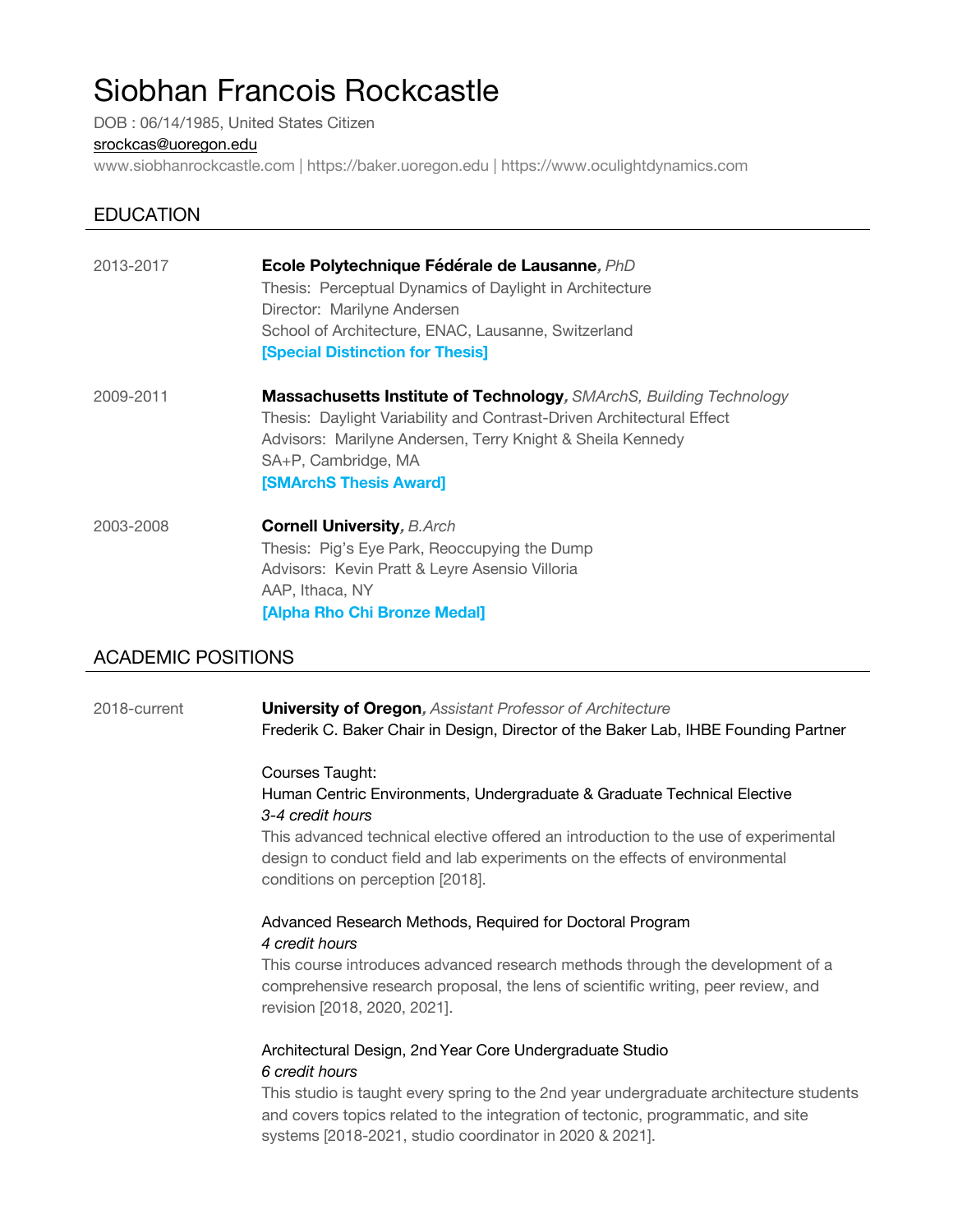#### Architectural Design, Graduate/Undergraduate Studio *6 credit hours*

This studio, titled 'Oregon Museum of Climate Science,' asked students to propose a participatory museum for the display of exhibitions related to climate science in the McKenzie Watershed in Oregon [2019].

#### Electric Lighting, Required Undergraduate & Graduate Course for IARC Program *3-4 credit hours*

This course introduces the fundamentals of electric lighting, from source selection to luminaire and comprehensive lighting design. Students create a physical luminaire prototype as well as an integrated design scheme for an existing retail space [2018- 2019].

#### Virtual Lighting Design, Undergraduate & Graduate Advanced Technical Elective *4 credit hours*

This course introduces software and methods for rendering and analyzing immersive lighting designs in Virtual Reality. Critiques are completed in VR to create an immersive perceptual experience [2019].

# Building Simulation & Visualization, Undergraduate & Graduate Advanced Technical/Media Elective

#### *4 credit hours*

This course introduces software and workflows to simulate metrics for lighting, thermal comfort, energy, and render 3D models for visualization in VR. Guest workshops and lectures are posted on the Baker Lighting Lab site for free access [2021].

#### Human Contexts of Design, Required Undergraduate & Graduate Course *4 credit hours*

This course introduces the human contexts of design at the scale of the building and city. Lectures are supported by a term-long project and sections, led by a team of grad student educators [2020].

## June-Dec, 2017 **Ecole Polytechnique Fédérale de Lausanne,** *Post Doctoral Assistant* Position funded by the Velux Stiftung Foundation

Researching the added value of human-centric daylight performance assessments during the architectural design process. This position supported the development of a software platform that integrated simulation protocols for two novel metrics.

## 2013 – 2016 **Ecole Polytechnique Fédérale de Lausanne,** *Doctoral Assistant* The Doctoral Program Architecture and Sciences of the City (EDAR)

#### Courses Taught:

#### Architecture and Sustainability: Critical Approaches, Doctoral Level Participated in the planning of lecture content, readings, and projects and lectured on case-study analysis and historical contexts for environmental performance evaluation.

## Solar Decathlon Summer Workshop, Master Level

Led a team of 6 students in the documentation and analysis of case-study projects, supervised the early-stage design of concepts for EPFLs upcoming 2017 competition entry and lectured on daylight integration in architecture.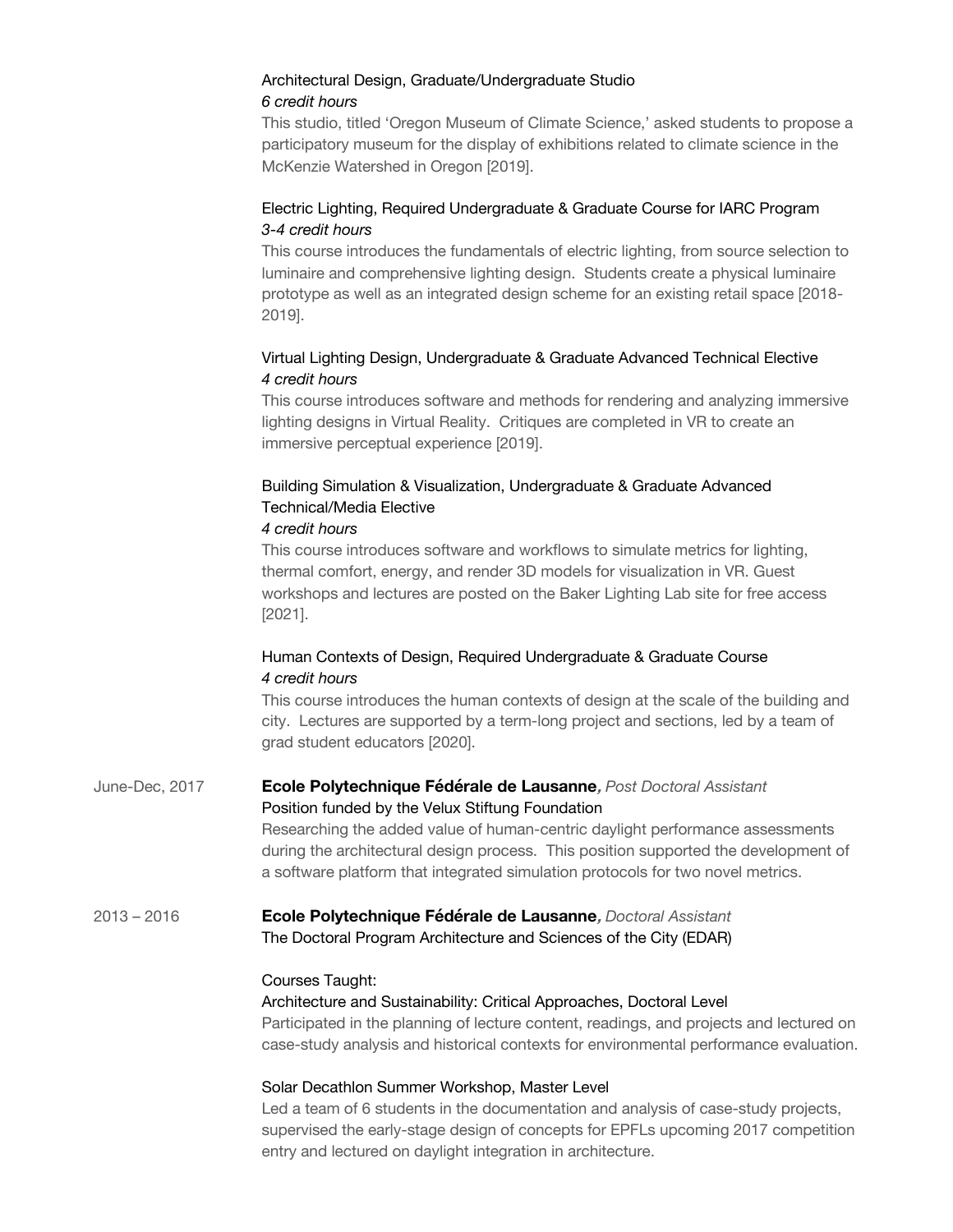|               | Space and Light: The Lighting Project, Master Level<br>Lectured on daylight performance software and led workshops in geometrical<br>modelling and integration of performance evaluation software.                                                                                                                                                                                                      |
|---------------|---------------------------------------------------------------------------------------------------------------------------------------------------------------------------------------------------------------------------------------------------------------------------------------------------------------------------------------------------------------------------------------------------------|
| $2011 - 2012$ | <b>Northeastern University, Teaching Fellow &amp; Visiting Assistant Professor</b><br>School of Architecture, College of Arts, Media and Design                                                                                                                                                                                                                                                         |
|               | Courses Taught:<br>Architecture & Energy Systems, Bachelor Level<br>Independently planned and taught the required course for professional accreditation<br>and lectured on architectural lighting, HVAC, acoustics, passive design, and energy<br>management.                                                                                                                                           |
|               | Comprehensive Design Studio, Bachelor Level<br>Coordinated 6 adjunct faculty (across 6 sections, composed of 70 students in total),<br>led curriculum development for the terminal Bachelor-level studios, and<br>independently taught a section of 13 students. This course integrated technical<br>lecture-based courses integrated structural, mechanical, and passive strategies.                   |
|               | Daylight Design Seminar, Master Level<br>Independently taught 12 master students advanced techniques in daylight modelling,<br>simulation, and visualization to encourage a reiterative design process for sustainable<br>lighting design.                                                                                                                                                              |
| 2009 - 2010   | <b>Massachusetts Institute of Technology</b> , Teaching Assistant<br>Department of Architecture, School of Architecture & Planning                                                                                                                                                                                                                                                                      |
|               | Courses Taught:<br>Comprehensive Design Studio, Master Level<br>Assisted instruction with Professors Andrew Scott, Sheila Kennedy & Cristina Parreño<br>and introduced the use of environmental simulation software to teach digital<br>modelling and energy/lighting evaluation.                                                                                                                       |
| 2009 - 2010   | <b>Massachusetts Institute of Technology &amp; Sekisui House, Research Assistant</b><br>Department of Architecture, School of Architecture & Planning                                                                                                                                                                                                                                                   |
|               | Funded Project:<br>Sustainable Housing Prototypes for development in 2050, Tama, Japan<br>Worked in a collaborative team to produce a typological study on the ecological and<br>economic structure of future housing in Tama New Town. This work resulted in the<br>publication of "re: New Town: Adaptive Urbanism & the Low-Carbon Community," a<br>publication by Eran Ben Joseph and Andrew Scott. |
| 2005 - 2009   | <b>Cornell University, Teaching Associate</b><br>Department of Architecture, College of Architecture, Art & Planning                                                                                                                                                                                                                                                                                    |
|               | Courses Taught:<br>Undergraduate Design Studios 101 & 102<br>Co-taught 65 undergraduate first year architecture students alongside 5 full-time<br>teaching assistants under the supervision of Professors Vincent Mulcahy and Alex<br>Mergold.                                                                                                                                                          |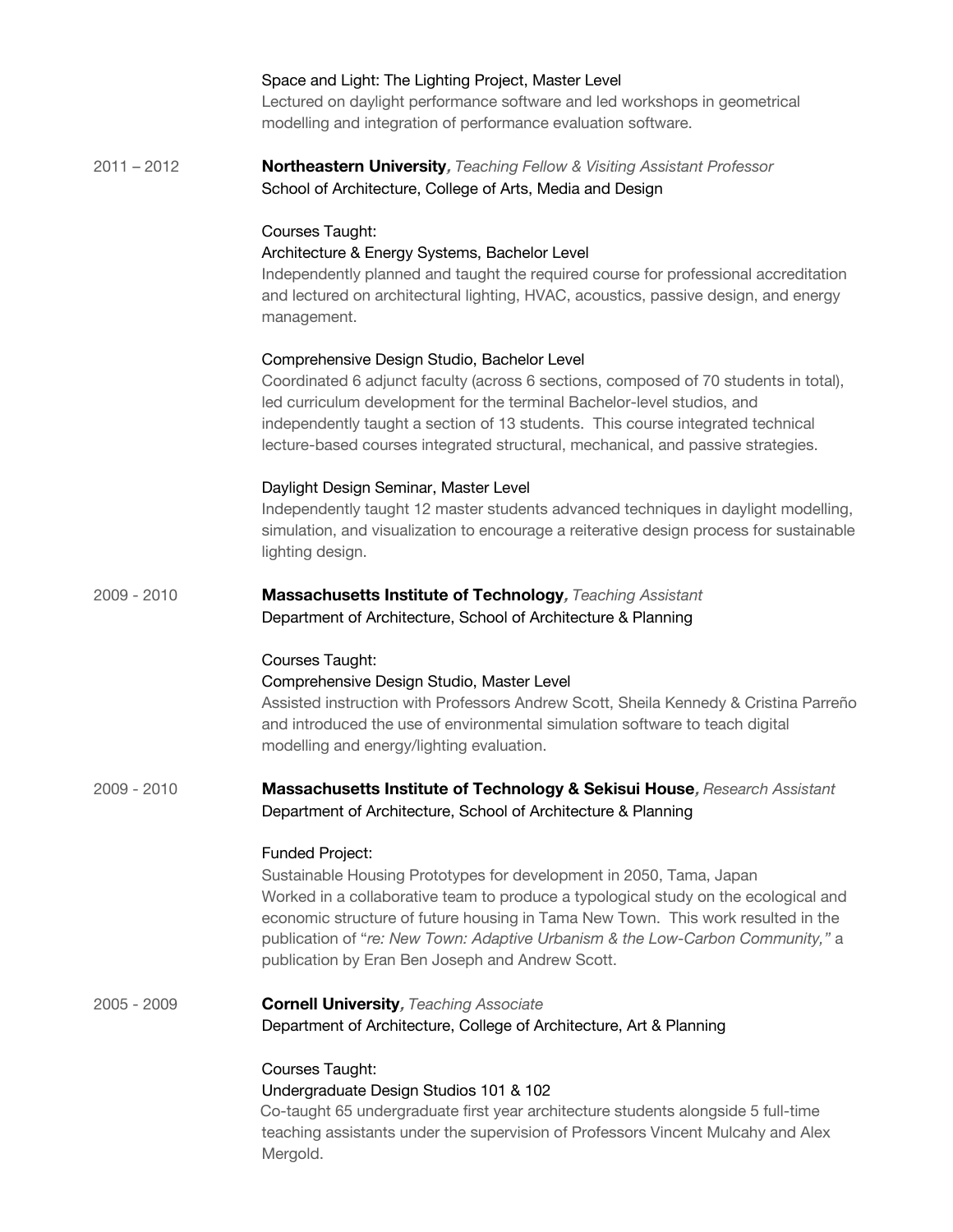# Summer College Introduction to Architectural Design Studio

Taught one section of 14 high school seniors in a 6-week intensive summer workshop under the supervision of Professors Vincent Mulcahy and Alex Mergold.

# PROFESSIONAL POSITIONS

| 2018 - current | <b>OCULIGHT dynamics, Lausanne, Switzerland</b>                                              |
|----------------|----------------------------------------------------------------------------------------------|
|                | Co-Founder & Director of Design                                                              |
|                | Typological Study of Health, Velux Group, Denmark                                            |
|                | Research Center for the Smart Living Lab, Fribourg, Switzerland                              |
|                | Nautiland Pool for Bougyues, Haguenau, France<br>$\bullet$                                   |
|                | Daylight Matrix for WeWork, New York, New York<br>$\bullet$                                  |
|                | Graoni Beach House, Montalba Architects, California<br>$\bullet$                             |
|                | Co-Working for the Smart Living Lab, Building 2050 Group, Fribourg, Switzerland<br>$\bullet$ |
|                | Sevelin 15 for Realstone Group, Lausanne, Switzerland<br>۰                                   |
|                | Campus I for Audemars Piguet, Les Saignoles, Switzerland                                     |
|                | Campus II for Audemars Piguet, Le Brassus, Switzerland<br>$\bullet$                          |
|                | Schuco Headquarters Pilot with GXN, Germany<br>۰                                             |
| 2014 - 2021    | Independent Daylight Design Consultant, Lausanne, Switzerland                                |
|                | Healthy Lighting Presentation for GOOD INC/UPWORTHY, New York, NY<br>$\bullet$               |
|                | Campus Expansion, Ecole Hôtelière de Lausanne, Lausanne, Switzerland<br>$\bullet$            |
|                | Bugaboo Corporate Headquarters, MSR Architecture, Amsterdam, Netherlands<br>۰                |
|                | Automata Pavilion, TEN x TEN, Chicago, Illinois<br>۰                                         |
|                | Fribourg Master Plan Competition, DEVspace, Fribourg [Honorable Mention in<br>$\bullet$      |
|                | <b>Fribourg Urban Design Competition]</b>                                                    |
| 2011-2013      | Kennedy & Violich Architecture, Boston, MA                                                   |
|                | Designer & Project Manager (April 2012 - January 2013)                                       |
|                | Minneapolis Riverfront Development Initiative, Minneapolis, MN                               |
|                | Sunlight Delivery Fixtures for 3M Architectural Markets, Minneapolis, MN                     |
|                | Bending Wood Vault for the Beaver Country Day School, Boston, MA<br>$\bullet$                |
|                | Design Consultant (February 2011 - September 2011)                                           |
|                | • Solar-Powered Soft Rockers for MIT's 150 <sup>th</sup> Anniversary, Cambridge, MA          |
|                | • Sunlight Luminaires for 3M Architectural Markets, Minneapolis, MN                          |
|                | Tozzer Library Renovation, Cambridge, MA<br>$\bullet$                                        |
| 2010           | <b>Snøhetta, New York, NY</b>                                                                |
|                | Intern Architect (May - August)                                                              |
|                | Ryerson Univ. SLC, Toronto [Award of Excellence by Canadian Architect]                       |
|                | SFMOMA Competition, San Francisco, CA                                                        |
| 2009           | Epiphyte Lab, Ithaca, NY                                                                     |
|                | Intern Architect (January - May)                                                             |
|                | • HSU Residence Ithaca, NY                                                                   |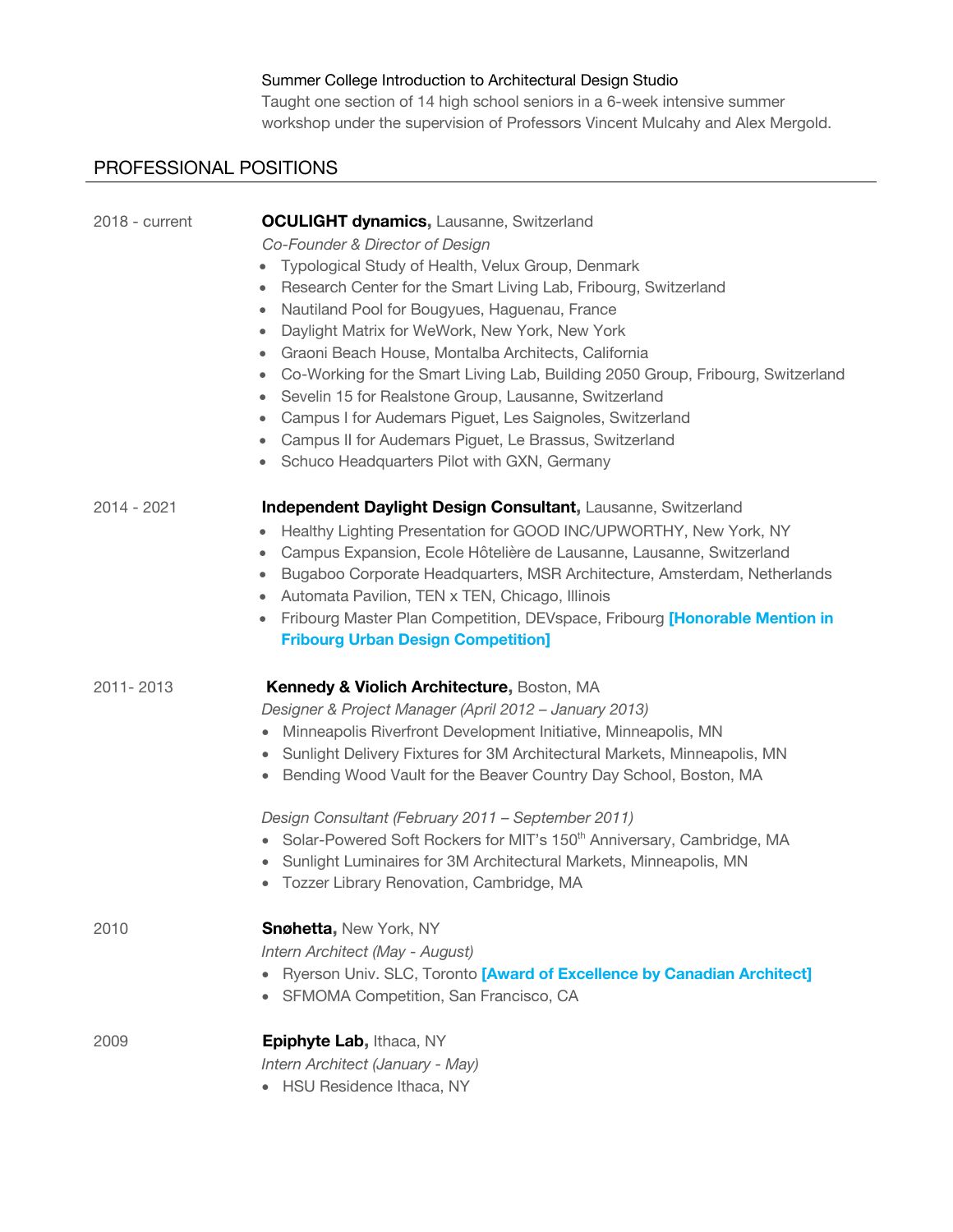| 2004-2008           | <b>MSR Architecture, Minneapolis, MN &amp; Hyattsville, MD</b>                                                                                                                       |
|---------------------|--------------------------------------------------------------------------------------------------------------------------------------------------------------------------------------|
|                     | Intern Architect (Intermittent)                                                                                                                                                      |
|                     | • Urban Outfitters Corporate HQ Philadelphia, PA                                                                                                                                     |
|                     | • Farragut Street Row Homes, Hyattsville, MD                                                                                                                                         |
| $2005 - 2007$       | <b>Cornell Solar Decathion Team, Ithaca, NY &amp; Washington D.C.</b>                                                                                                                |
|                     | Architecture Team Co-Leader                                                                                                                                                          |
|                     | Concept through construction for Cornell's 2007 entry in the U.S. Department of<br>Energy sponsored Solar Decathlon, exhibited (10/2007) on the National Mall in<br>Washington, D.C. |
| 2003                | <b>Gensler, New York, NY</b>                                                                                                                                                         |
|                     | Intern Architect (May - August)                                                                                                                                                      |
|                     | Thornton Tomasetti Offices, New York, NY                                                                                                                                             |
| <b>PUBLICATIONS</b> |                                                                                                                                                                                      |

|      | <b>Books</b>                                                                                                                                                                                                                                                                                      |
|------|---------------------------------------------------------------------------------------------------------------------------------------------------------------------------------------------------------------------------------------------------------------------------------------------------|
| 2013 | <b>Rockcastle S.</b> , Andersen M., Annual Dynamics of Daylight Variability and Contrast:<br>A Simulation-Based Approach to Quantifying Visual Effects in Architecture,<br>Springer Brief in Computer Science, London, 2013.<br>[http://infoscience.epfl.ch/record/181819]                        |
| 2011 | Research Assistant & Contributor, A. Scott & E. Ben-Joseph. re: New Town:<br>Adaptive Urbanism & the Low-Carbon Community, Routledge, New York, 2011.                                                                                                                                             |
|      | <b>Invited Book Chapters</b>                                                                                                                                                                                                                                                                      |
| 2019 | "Lamps, Luminaires, and Controls" Chapter 15 in Mechanical and Electrical<br>Equipment for Buildings, 13th Edition, pp. 699 – 731 by Walter Grondzik and Alison<br>Kwok, Hoboken: Wiley, 2019. [edited chapter through page 731, extended<br>content, and provided multiple new illustrations].   |
|      | <b>Peer Reviewed Journal Articles (Published)</b>                                                                                                                                                                                                                                                 |
| 2021 | Rockcastle S., Danell M., Calabrese E., Mahic A., Van Den Wymelenberg K., Davis<br>R., Comparing Perceptions of LED Lighting Between a Physical Space and a<br>Virtual Reality Display, Lighting Research and Technology, Published online<br>February.                                           |
|      | [2021\https://journals.sagepub.com/doi/abs/10.1177/1477153521990039]                                                                                                                                                                                                                              |
| 2017 | Ámundadóttir M.L., Rockcastle S., Sarey Khanie M., Andersen M., A Human-<br>Centric Approach to Assess Daylight for Non-Visual Health Potential, Visual Interest<br>and Gaze Behavior, Building & Environment, vol 113, February 2017.<br>[https://infoscience.epfl.ch/record/221590?ln=en]       |
| 2016 | Rockcastle S., Amundadóttir M.L., Andersen M., A Comparison of Contrast-Based<br>Measures for Predicting Perceptual Effects of Daylight in Architectural Renderings,<br>Lighting Research and Technology (published online first, April 15, 2016).<br>[https://infoscience.epfl.ch/record/217503] |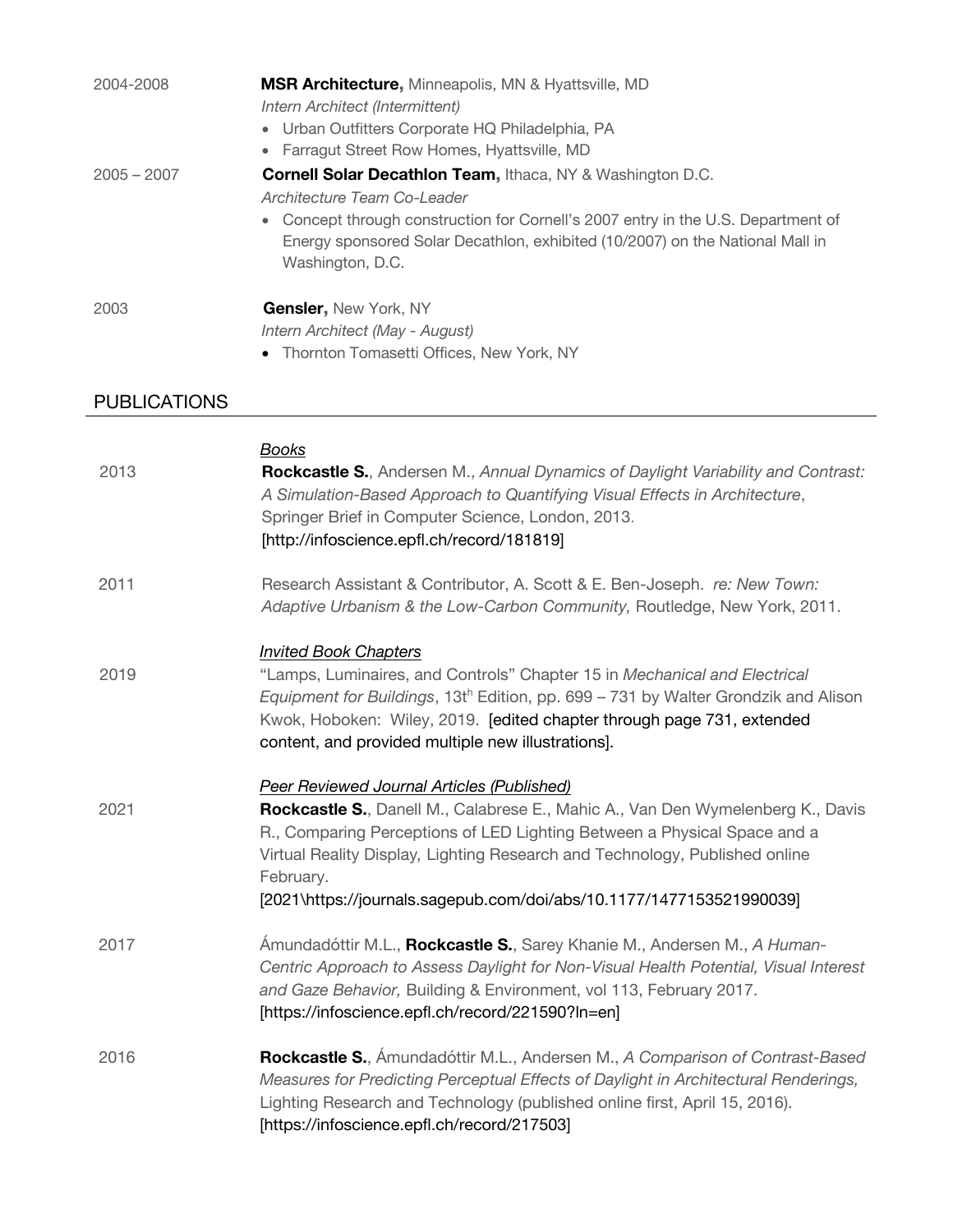| 2014 | Rockcastle S., Andersen M., Measuring the Dynamics of Contrast and Light<br>Variability in Architecture: A Proof of Concept Methodology, Building and<br>Environment, vol 81, November 2014, 320-333.<br>[http://infoscience.epfl.ch/record/199718]                                     |
|------|-----------------------------------------------------------------------------------------------------------------------------------------------------------------------------------------------------------------------------------------------------------------------------------------|
| 2021 | <b>Peer Reviewed Conference Articles</b><br>J. McLaughlin, M. Young and S. F. Rockcastle. Fine-grained measurement of the<br>indoor built environment with robotic vacuum cleaners, Building Simulation 2021,<br>Bruges, Sept. 1-3, 2021 [Accepted with Minor Revision].                |
| 2021 | M. Danell, S. L. Hartmeyer, L. Petterson, M. Andersen, R. Davis, S. F.<br>Rockcastle. The Impact of Light and Furniture Distribution on Healthy Light<br>Exposure in an Office, Building Simulation 2021, Bruges, Sept. 1-3, 2021<br>[Accepted with Minor Revision].                    |
| 2021 | A. Satumane and S. F. Rockcastle. A Pilot Study on the Contextual and<br>Environmental Factors Influencing Window Shading Preference, ARCC 2021:<br>Performative Environments, Virtual Tucson, April 7-10, 2021.                                                                        |
| 2020 | Rockcastle S., Danell M., L. Petterson, Ámundadóttir M.L., The Impact of Behavior<br>on Healthy Circadian Light Exposure Under Daylight and Electric Lighting<br>Scenarios, ACEEE Summer Study on Energy Efficiency in Buildings 2020, Pacific<br>Grove, Aug 16 - 21, 2020.             |
| 2020 | Danell M., Amundadóttir M.L., Rockcastle S., Evaluating Temporal and Spatial<br>Light Exposure Profiles for Typical Building Occupants. SimAUD - Symposium on<br>Simulation for Architecture and Urban Design, Vienna, May 22-24, 2020. [Best<br><b>Paper Award]</b>                    |
| 2019 | <b>Rockcastle S.</b> , Amundadóttir M.L., Andersen M., The case for occupant-centric<br>daylight analytics: a comparison of horizontal illuminance and immersive view.<br>Proceedings of IBPSA 2019 conference, Rome, Sept. 2-4, 2019.                                                  |
| 2018 | Rockcastle S., Amundadóttir M.L., Andersen M., OCUVIS: A web-based visualizer<br>for simulated daylight performance in buildings. SimAUD - Symposium on<br>Simulation for Architecture and Urban Design, Delft, June 4-7, 2018.                                                         |
| 2017 | Rockcastle S., Amundadóttir M.L., Andersen M., An Experiment in Virtual Reality<br>to Measure Daylight Driven Interest in Rendered Architectural Scenes, Proceedings<br>of IBPSA 2017 conference, San Francisco, August 7-9, 2017.<br>[https://infoscience.epfl.ch/record/227407?ln=en] |
| 2017 | <b>Rockcastle S.</b> , Chamilothori K., Andersen M., A Simulation-Based Workflow to<br>Assess Human-Centric Daylight Performance, SimAUD - Symposium on Simulation<br>for Architecture and Urban Design, Toronto, May 22-24, 2017.<br>[https://infoscience.epfl.ch/record/227406]       |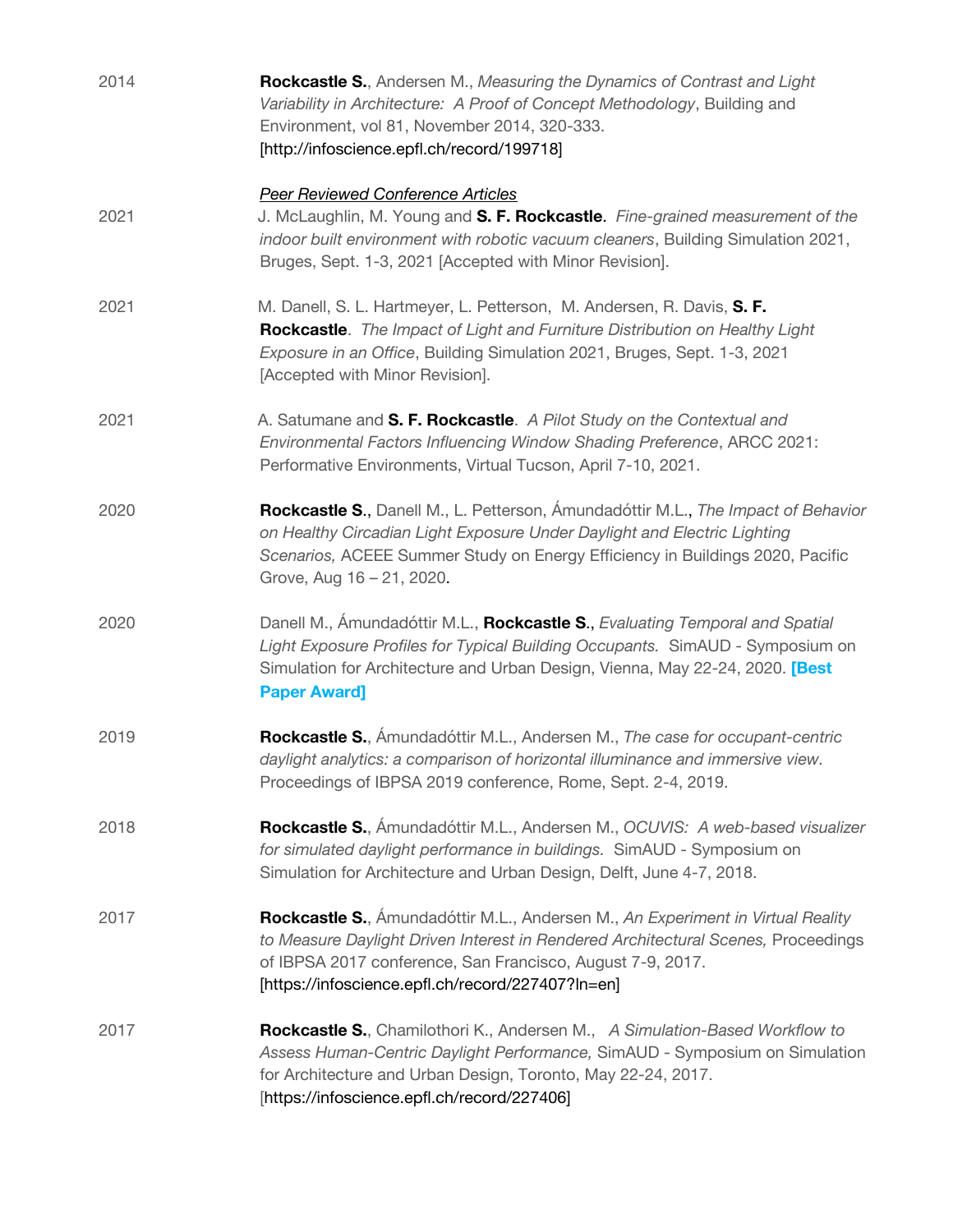| 2016 | Rockcastle S., Amundadóttir M.L., Andersen M., Predicting Visual Interest in Daylit<br>Architectural Renderings: An Experimental Simulation-Based Approach, SimAUD<br>2016 - Symposium on Simulation for Architecture and Urban Design, London, May<br>14-16, 2016. [http://infoscience.epfl.ch/record/215977]                                                                                                  |
|------|-----------------------------------------------------------------------------------------------------------------------------------------------------------------------------------------------------------------------------------------------------------------------------------------------------------------------------------------------------------------------------------------------------------------|
| 2016 | Pastore L., Rastogi P., Rockcastle S., Monari H., Rueff G., Andersen M.,<br>Assessing the impact of contemporary urbanization on bioclimatic features of<br>historic architecture through a two-step simulation process, PLEA 2016 -<br>Symposium on Passive and Low Energy Architecture, Los Angeles, July 11-13,<br>2016 [https://infoscience.epfl.ch/record/218598]                                          |
| 2015 | <b>Rockcastle S.</b> , Andersen M., Human Perceptions of Daylight Composition in<br>Architecture: A Preliminary Study to Compare Quantitative contrast Measures with<br>Subjective User Assessments in HDR Renderings, Proceedings of IBPSA 2015<br>International Building Performance Simulation Association conference, Hyderabad,<br>India, December 7 - 9, 2015. [http://infoscience.epfl.ch/record/209191] |
| 2013 | Andersen M., Guillemin A., Amundadottir M. & Rockcastle S., Beyond illumination:<br>An interactive simulation framework for non-visual and perceptual aspects of<br>daylighting performance, Proceedings of IBPSA 2013 - International Building<br>Performance Simulation Association conference, Chambéry, France, August 26-30,<br>2013. [http://infoscience.epfl.ch/record/188744]                           |
| 2013 | <b>Rockcastle S.</b> , Andersen M., Celebrating Contrast & Daylight Variability in<br>Contemporary Architectural Design: A Typological Approach, Proceeding to LUX<br>EUROPA, Krakow, September 17-19, 2013.<br>[http://infoscience.epfl.ch/record/186396]                                                                                                                                                      |
| 2012 | Rockcastle S., Andersen M., Dynamic Annual Metrics for Contrast in Daylit<br>Architecture, Proceedings of SimAUD 2012, Orlando, March 26-30, 2012.<br>[http://infoscience.epfl.ch/record/175191] [Best Paper Award]                                                                                                                                                                                             |
| 2019 | <b>Edited Conference Proceedings</b><br>(Editor & General Chair) Rockcastle S., Rakha T., Cerezo Davila C., Papanikolau,<br>D., Zakula T. (Eds.). SimAUD 2019 Proceedings, Society for Modelling &<br>Simulation, April 7-9, Georgia Tech, Atlanta, USA. 400 pages.                                                                                                                                             |
| 2018 | (Editor & Scientific Chair) Rakha T., Turrin M., Macumber D., Meggers F.,<br>Rockcastle S. (Eds.). SimAUD 2018 Proceedings, Society for Modelling &<br>Simulation, June 4-7, TU Delft, Netherlands. 352 pages.                                                                                                                                                                                                  |
| 2019 | <b>White Papers</b><br>Ward P., <b>Rockcastle S.</b> , Klein J., Van Den Wymelenberg K. The Impact of Lighting<br>and Views on The Workplace of The Future. Published online August 12, 2019.<br>[https://buildhealth.uoregon.edu/2019/08/12/university-of-oregon-publishes-white-<br>paper-on-light-views-and-the-workplace-experience/]                                                                       |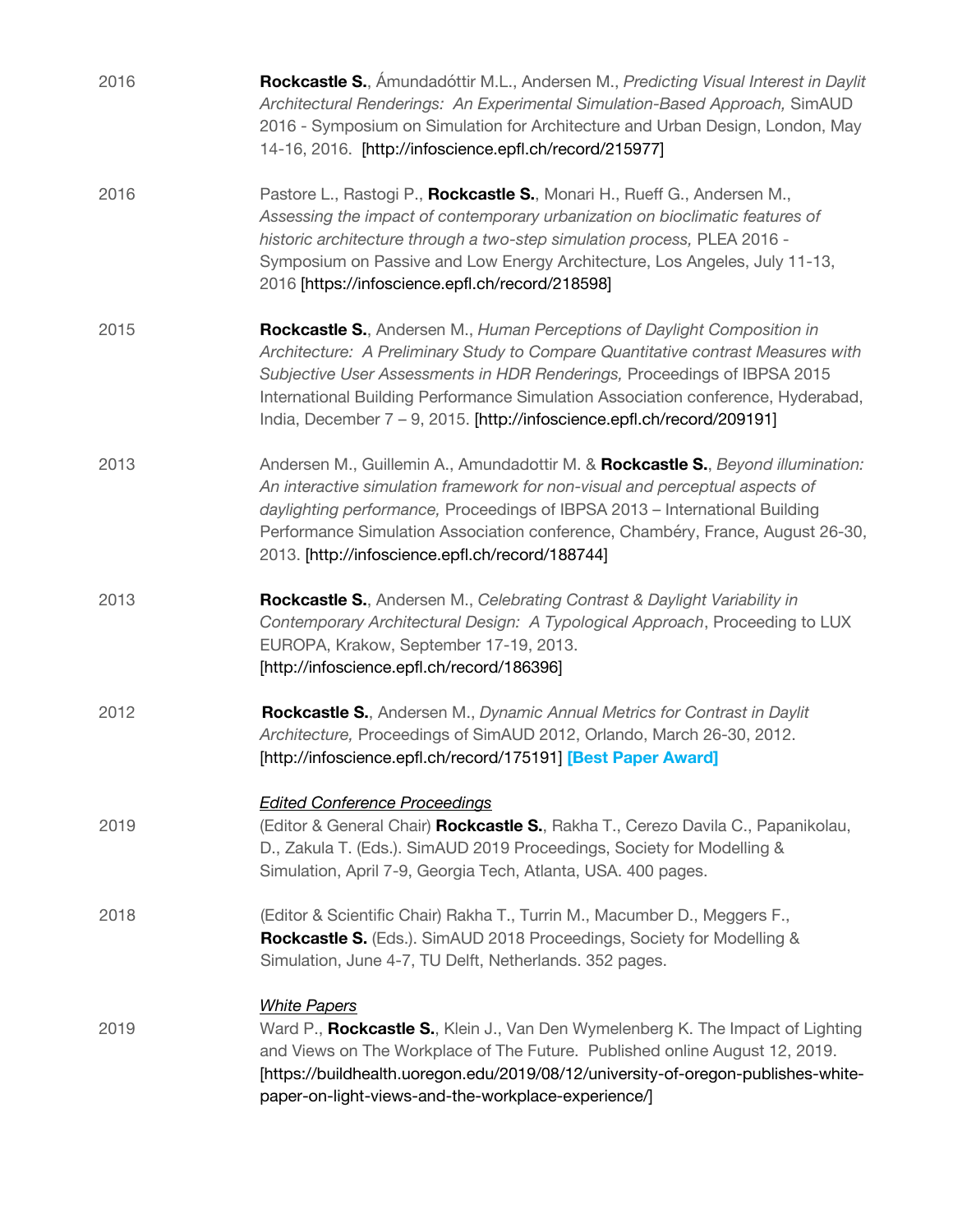| 2019 | <b>Project Reports</b><br>Virtual Lighting Design, Final Report issued to Nuckolls Fund for Lighting<br>Education, Rockcastle S. and K. Van Den Wymelenberg, September 2019.                              |
|------|-----------------------------------------------------------------------------------------------------------------------------------------------------------------------------------------------------------|
| 2019 | PDX Airport Visual Comfort Study, Report #1 issued to ZGF Architects,<br><b>Rockcastle S., Mahic A., and Van Den Wymelenberg K., September 2019.</b>                                                      |
| 2018 | Knight Campus, University of Oregon, Daylighting and Glare report #2 issued to<br>Ennead, Bora Architects, and UO CPFM, Rockcastle S., Mahic A., Nezamdoost<br>A., Van Den Wymelenberg K., March 2018.    |
| 2018 | Knight Campus, University of Oregon, Daylighting and Glare report #1 issued to<br>Ennead, Bora Architects, and UO CPFM, Rockcastle S., Mahic A., Nezamdoost<br>A., Van Den Wymelenberg K., February 2018. |

# GRANTS *(\$319,000 as PI/Co-PI since joining UO in 12/2017)*

| 2021      | PNNL Research Grant on Circadian Lighting & Visual Comfort, \$66,000 to support a<br>simulation-based study on the impacts of visual comfort on circadian light exposure<br>using the WELL standard, subaward from DOE SSL through PNNL [PI]                                                |
|-----------|---------------------------------------------------------------------------------------------------------------------------------------------------------------------------------------------------------------------------------------------------------------------------------------------|
| 2020      | Francis Bronet Innovation Award, \$4,500 to support the Motivation/Function, Comfort,<br>Arousal and Behavioral Response in the Built Environment Using Virtual Reality and<br>Biofeedback Sensing, with Associate Professor Kyu-Ho Ahn, College of Design,<br>University of Oregon [Co-PI] |
| 2020      | PNNL Research Grant on Perception in Virtual Reality, \$95,000 to support an<br>experimental study on the impact of VR display type on the perception of LED lighting,<br>subaward from DOE SSL, University of Oregon [PI]                                                                  |
| 2019      | ZGF Visual Comfort Study, \$26,000 to analyze shading systems for a confidential<br>project in Portland, University of Oregon [PI]                                                                                                                                                          |
| 2019      | <b>PNNL Research Grant on Perception in 2D &amp; 3D Displays, \$75,000 to support a pilot</b><br>study comparing perceptions of electric light in real and virtual environments, subaward<br>from DOE SSL, University of Oregon [PI]                                                        |
| 2018      | Lutron White Paper, \$10,000 to develop a white paper on daylight and views in the<br>workplace, University of Oregon [Co-PI]                                                                                                                                                               |
| 2018      | Knight Campus Visual Comfort Analysis, \$22,500 of internal funds to analyze exterior<br>glazing and shading screens for glare risk, University of Oregon [Co-PI]                                                                                                                           |
| 2018      | Nuckolls Fund Grant, \$20,000 to develop a new course on 'Virtual Lighting Design' w/<br>Kevin Van Den Wymelenberg, Zach Suchara, Nathaniel Jones, and Naomi Miller,<br>University of Oregon [PI]                                                                                           |
| 2017-2018 | InnoSeed Venture Grant, 26,000 CHF for OCULIGHT interface, EPFL, Lausanne [PI]                                                                                                                                                                                                              |
| 2017      | InnoSeed Explorer Grant, 20,000 CHF for OCULIGHT interface, EPFL, Lausanne [PI]                                                                                                                                                                                                             |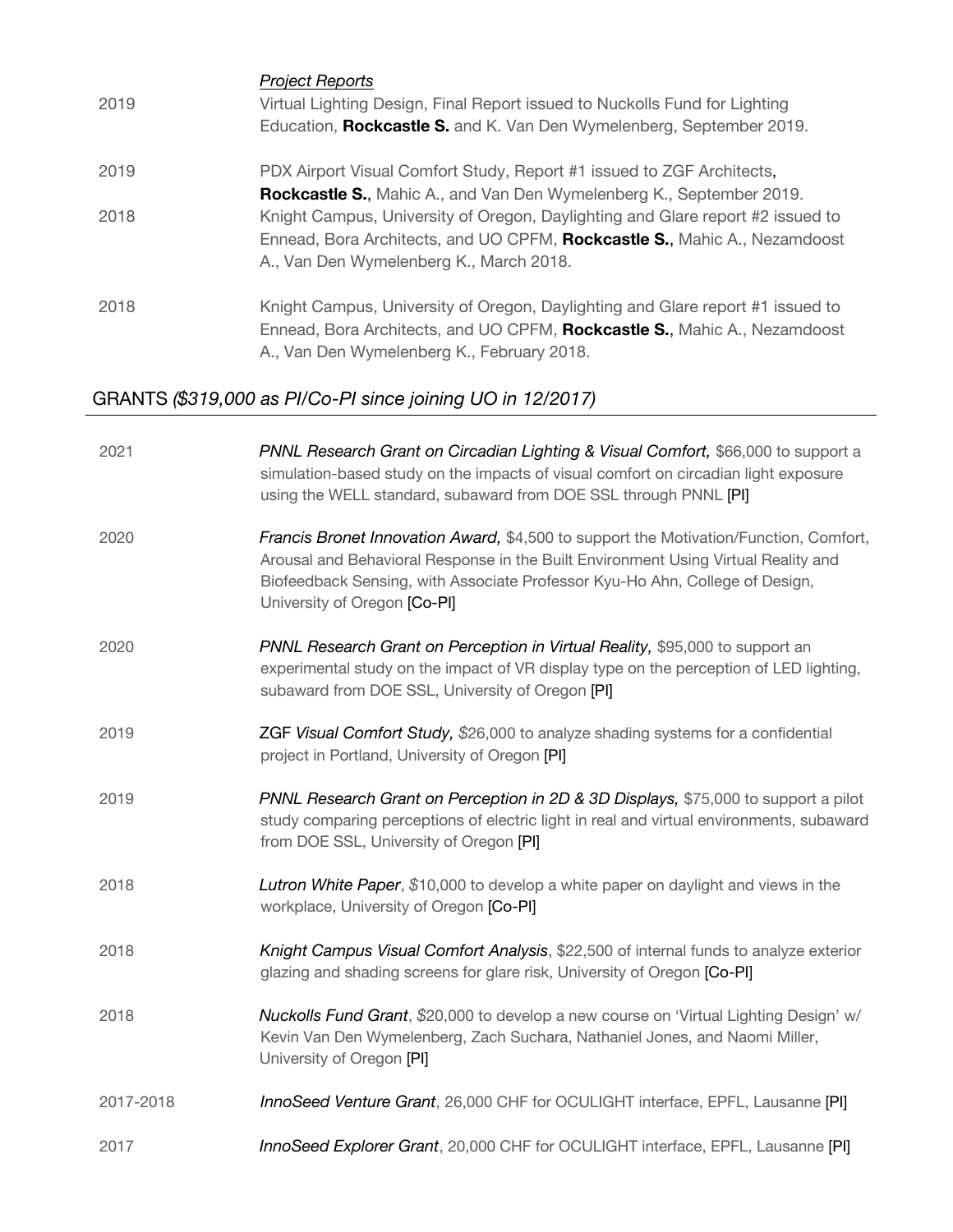#### 2013-2018 *Velux Stiftung Research Fellowship*, 350,000 CHF to support Doctoral and Post-Doc, EPFL, Lausanne [Key-Personnel]

#### EXHIBITIONS & ANIMATIONS

| 2015 | The Dynamics of Shadow: Architecture of Natural Light in Extreme Latitudes,<br>Animation for the 'Dynamics of Darkness in the North', Reykjavik, Iceland |
|------|----------------------------------------------------------------------------------------------------------------------------------------------------------|
| 2012 | Dynamic Daylight, Department of Archit., Northeastern University, Boston, MA                                                                             |
| 2011 | <b>Cloud Canopy, Kennedy &amp; Violich Architecture &amp; 3M, Saint Paul, MN</b>                                                                         |
| 2011 | <b>Soft Rockers, Kennedy &amp; Violich Architecture &amp; MIT, Cambridge, MA</b>                                                                         |

# BOARDS & COMMITTEES

| 2021-current    | Design Committee, Dept. of Architecture, University of Oregon                         |
|-----------------|---------------------------------------------------------------------------------------|
| 2020-current    | Graduate Studies Committee, Dept. of Architecture, University of Oregon               |
| 2018-current    | Board Member, SimAUD Steering Committee                                               |
| 2018-current    | <b>PhD Committee, Department of Architecture, University of Oregon</b>                |
| 2020-2021       | TTF Search Committee, Sch. of Civil & Construction Eng., Oregon State Univ.           |
| 2021            | Scientific Committee Member, CAAD Futures                                             |
| 2015, 2016-2021 | Scientific Committee Member, SimAUD                                                   |
| 2019-2020       | TTF Search Committee, Dept. of Architecture, University of Oregon                     |
| 2018-2020       | Equity & Inclusion Committee, College of Design, University of Oregon                 |
| 2019            | Places Oregon Prize Selection Committee, College of Design, U of Oregon               |
| 2018-2019       | John Reynolds Symposium: Education by Design, Organizing Comm., Eugene                |
| 2018-2019       | General Chair of Organizing Committee, SimAUD 2019 Conference, Atlanta                |
| 2018            | Cavin Travelling Fellowship Selection Committee, Cal Poly, Ponoma                     |
| 2017-18         | Scientific Chair of Organizing Committee, SimAUD 2018 Conference, Delft               |
| 2017-18         | Scientific Committee Member, ACADIA                                                   |
| 2018-2019       | <b>Communications &amp; Recruitment Committee, College of Design, Univ. of Oregon</b> |
| 2018            | Scholarship Committee, Society of Building Science Educators                          |
| 2018            | Faculty Representative, Cavin Travelling Fellowship, UO & Cal Poly                    |
| 2016-17         | President of the Contour Journal Association, Lausanne                                |
| 2015            | Advisory Board, EHL Campus Expansion, Lausanne                                        |

## AWARDS & FELLOWSHIPS

| 2021      | ARCC New Researcher Award, selected by the ARCC Board of Directors                            |
|-----------|-----------------------------------------------------------------------------------------------|
| 2020      | Best Paper Award, SimAUD 2020 conference, Vienna Virtual due to COVID-19                      |
| 2020      | Francis Bronet Innovation Award, College of Design, University of Oregon                      |
| 2019      | 2 <sup>nd</sup> Place in Latrobe Prize, Recognized by the Jury, FAIA, Denver                  |
| 2018      | 2 <sup>nd</sup> Prize for OCULIGHT dynamics, 'LePrix StartUp Durable', Les Temps, Swizterland |
| 2018      | Special Distinction for PhD Thesis, Recognized by the Doctoral School, EPFL                   |
| 2014-2018 | Velux Research Fellowship, 100% PhD & Post Doc funding, Velux Stiftung, Zurich                |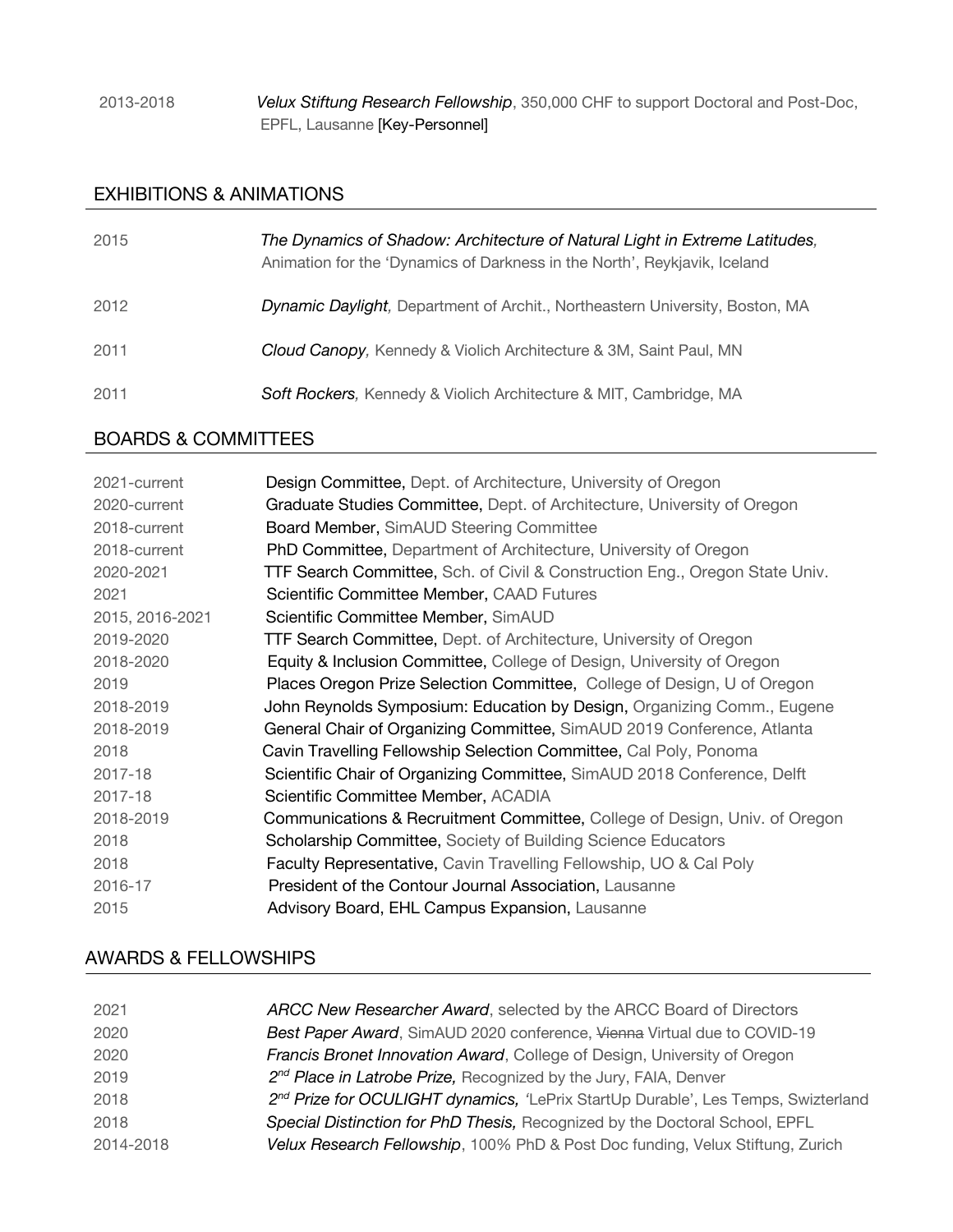| 2015      | Honorable Mention, Fribourg urban design competition, Fribourg                                   |
|-----------|--------------------------------------------------------------------------------------------------|
| 2013      | Architizer A+ Finalist, Architecture & Learning, Soft Rocker, KVA matX                           |
| 2013      | Architizer A+ Special Mention, Architecture & Fab, Beaver Wood Vault, KVA                        |
| 2012      | Best Paper Award, SimAUD 2012 conference, Orlando                                                |
| 2011-2012 | Teaching Fellowship, School of Architecture, Northeastern                                        |
| 2011      | <b>SMArchS Thesis Prize, for 'Daylight Variability and Contrast-Driven Arch. Effect,' MIT</b>    |
| 2011      | <b>Award of Excellence, Ryerson SLC, Snøhetta, Canadian Architect</b>                            |
| 2010-2011 | Samuel A. Marx Fellowship, full tuition award for outstanding scholastic merit, MIT              |
| 2010      | Holcim Forum Student Poster Selection, for 'channels for learning', MIT                          |
| 2008      | Alpha Rho Chi Bronze Medal, for leadership and professional merit, Cornell                       |
| 2008-2009 | Robert James Eidlitz Traveling Fellowship, energy infrastructure Iceland, Cornell                |
| 2007      | Lifecycle Building Challenge, Hon. Mention C. Lambur, K. Pratt & D. Cupkova, Cornell             |
| 2007      | AIA NYS Student Design Award, for 'growing Gibraltar,' Cornell                                   |
| 2004      | First Place Baird Prize, for 'pop-up cinema' in 1 <sup>st</sup> year design competition, Cornell |
|           |                                                                                                  |

# INVITED LECTURES, WORKSHOPS, & PUBLIC PRESENTATIONS

| 2021 | Evaluating the Environment with Domestic Robots: a Passive Approach to Fine-<br>Grained Analysis, w/ Joseph McLaughlin, Build Health 2021, Virtual.       |
|------|-----------------------------------------------------------------------------------------------------------------------------------------------------------|
| 2021 | Lighting Design & Research in Virtual Reality, Lighting R&D Workshop, Virtual, co-<br>sponsored by the IES and U.S. Department of Energy                  |
| 2020 | Factors in Daylight Analysis, w/ Kevin Van Den Wymelenberg, at Pacific Gas &<br>Electric (PG&E) [Virtual], San Francisco.                                 |
| 2020 | Electric Lighting Simulation for Circadian Health & Energy, w/ Lisa Petterson at<br>Build Health 2020, Virtual.                                           |
| 2019 | Current Trends in Daylighting Lecture, w/ Kevin Van Den Wymelenberg at Pacific Gas<br>& Electric (PG&E), San Francisco.                                   |
| 2019 | Virtual Lighting Design, Build Health 2020, Portland [virtual due to pandemic]                                                                            |
| 2019 | Simulating the Experience of Daylight in Buildings, OMSI Science Pub Eugene                                                                               |
| 2019 | Human-Centric Lighting, SRG Architects, Portland                                                                                                          |
| 2019 | Putting the Design Back into Daylighting Design Workshop, w/ Kevin Van Den<br>Wymelenberg at Pacific Gas & Electric (PG&E), San Francisco.                |
| 2019 | Image-Based Human-Centric Daylight Assessment Workshop, w/ Richard Mistrick<br>(Penn State) and Kevin Van Den Wymelenberg at LIGHTFAIR International, PA. |
| 2019 | Lighting Perception in VR, Department of Energy LED R&D Annual Meeting,<br>Washington D.C                                                                 |